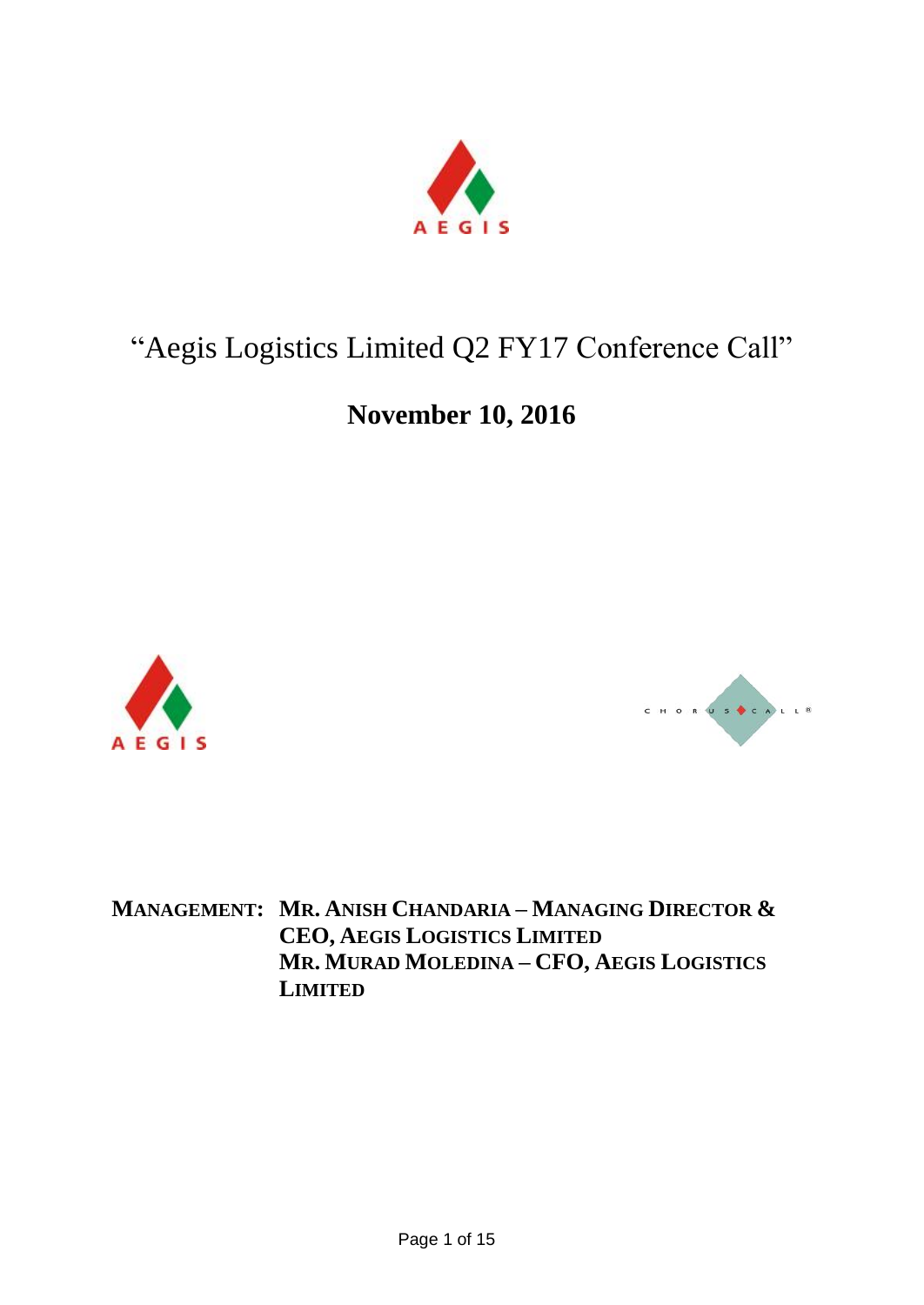

**Moderator:** Ladies and gentlemen, good day and welcome to the Aegis Logistics Limited Q2 FY17 Earnings Conference Call. This conference may contain forward-looking statements about the company which are based on the beliefs, opinions and expectations of the company as on date of this call. These statements are not the guarantees of future performance and involve risks and uncertainties that are difficult to predict. As a reminder, all participant lines will be in the listenonly mode and there will be an opportunity for you to ask questions at the end of today's presentation. Should you need assistance during the conference call, please signal an operator by pressing '\*' then '0' on your touchtone phone. Please note that this conference is being recorded. I would now like to hand the conference over to Mr. Anish Chandaria – Managing Director and CEO of Aegis Logistics. Thank you and over to you sir.

**Anish Chandaria:** Thank you. Today, I will be presenting the Q2 FY17 and first half results. Total revenues for Q2 were Rs. 676.5 crores versus Rs. 496 crores year earlier. H1 first half revenues were Rs. 1,416.98 crores versus Rs. 1,247.4 crores year earlier. Total consolidated segment EBITDA for the two segments of the company for Q2 was Rs. 55.74 versus Rs.56.03 crores year earlier and for H1 first half of this financial year, the EBITDA was Rs. 112.2 crores versus Rs. 109.13 crores year earlier. Pretax profits for quarter 2 were Rs. 38.5 crores versus 38.22 crores year earlier and for H1, pretax profits were Rs. 76.91 crores versus Rs. 74.25 crores year earlier. As far as profit after tax is concerned for the group as a whole, Q2 it was Rs. 29.52 crores versus Rs. 30.1 crores year earlier and for H1, profit after tax was Rs. 59.7 crores versus Rs. 59.37 crores year earlier and profit after tax after taking into account the minority interest which is mainly ITOCHU's 40% stake in Aegis Group International Singapore for H1 was Rs. 52.93 crores versus Rs. 51.87 crores year earlier.

> Now let me come to the underlying two segments starting with the liquid terminal division. Liquid terminal division revenues for the first half of the year H1 was Rs. 74.75 crores versus Rs. 90.37 crores year earlier. EBITDA for the H1 was Rs. 42.54 crores versus Rs. 55.69 crores. Now let me just comment that quarter-on-quarter, the liquid terminal division revenue was higher than quarter 1 and quarter 2, so there we are now seeing some recovery, but compared to the last year, as I said in the previous earnings call, out of all the terminals, Pipavav terminal still remains at a lower capacity utilization because of less chemicals traffic and less alcohol movements by rails which we were doing last year and as I said in the last earnings call, I can confirm this today that our team is now in full commercial negotiation with refineries for the rail movement of bulk petroleum for exports of product out of India and also for coastal shipping. This really is the most important development after receiving the explosives permission for the petroleum gantry. Now the negotiations have actually started with a number of refineries for this rail movement of bulk petroleum. We still have not carried out the actual work for the petroleum gantry extension work yet because we are still negotiating with the Pipavav port as to the commercial arrangements, but that is relatively small timeframe to do once that is agreed. So rather than waiting for that, our marketing team has actually started negotiation with various refineries for rail movement of petroleum and where our proposals have already been made and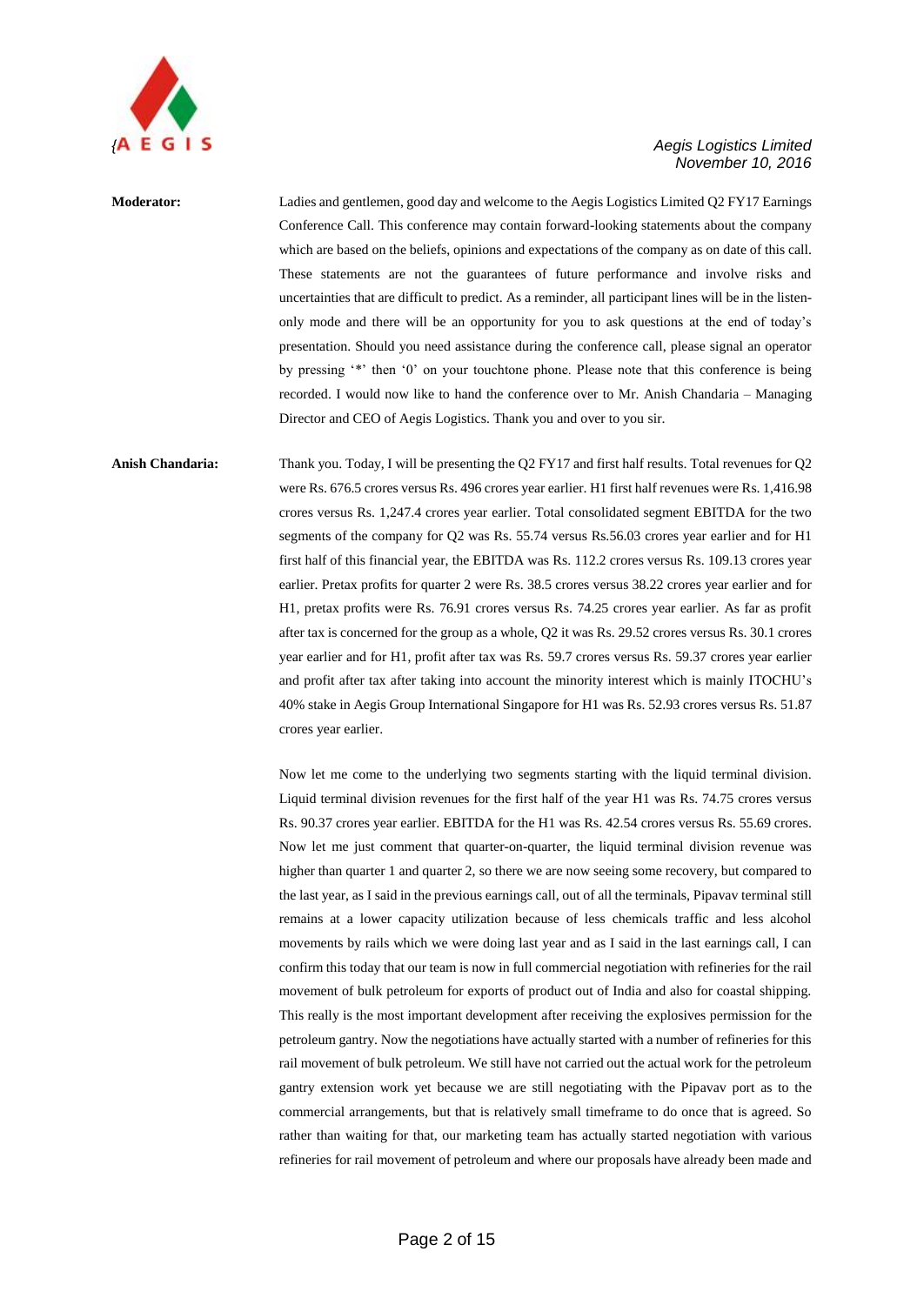

I think we are trying to speed up this negotiation process, but that is the best way that we can return Pipavav to higher capacity utilization rigs**.**

So that is the reason for the continued lower revenues at Pipavav, but on a positive note, all other liquid terminals, Mumbai 2 terminals, Kochi terminal and Haldia, all remained at high occupancy and we expect this to continue at all the other terminals. So business is strong at all other terminals except for Pipavav and also another good note for this liquid terminals division for future, the expansion of new capacity in Kandla, the 100,000 kiloliters project in Kandla, the Haldia expansion of 25,000 kiloliters, those two projects are on track. Therefore, we do expect this new capacity to boost revenues next year in FY18. Thirdly, I can also announce today a new project which the board has approved on Monday afternoon which is a 25,000 kiloliters project in Mangalore port with a CAPEX of Rs. 18 crores which is expected to be commissioned in Q1 of FY18. So we have just approved and we will be commencing work very shortly on that project a smaller project of 25,000 kiloliters but it is again part of our delivering our strategy of necklace of terminals and this is a new port, Mangalore port for us in the South West.

To summarize as far as liquid terminal division is concerned, if we can get the petroleum traffic at Pipavav going by rail for which negotiations have started, I am hopeful that we will strike some deal over there in the coming months and commissioned a new capacity at Kandla, Mangalore and Haldia then I think we can return this division to growth in the next financial year, recovering in Pipavav as well as the new capacity and by the way, I should mention that the Rs. 18 crores CAPEX that we are going to do in Mangalore port will be all financed by internal cash generation. So we are not taking any more debt for that project and all the CAPEX is going on the company right now including liquid terminals as well as gas project. It will be financed by internal free cash flow.

Now turning to the gas terminal division, our second division, the gas division continues to perform well. As it had done in the Q1, it continues to perform well in Q2. So revenues for H1 for the first half were Rs. 1,342.28 crores versus Rs. 1,157 crores year earlier and EBITDA for H1 for this segment was Rs. 69.66 crores versus Rs. 53.44 crores, a rise of 30.3% year-on-year in the EBITDA for the gas division. So that continues to perform well and now I will just take you through the volume analysis for the volume handle for all the LPG.

The total LPG throughput for H1 first half of this year was 546,587 metric tonnes. This is in the two terminals in Mumbai and Pipavav versus 429,116 metric tonnes year earlier. So that is a strong rise of 27.4% in the LPG volume handled at our two terminals. So that continues to be healthy trend that we have been seeing for quite some time in our division.

Also as far as our sourcing business in Singapore, Aegis Group International, again as I have maintained in the last earnings call; for H1, very good performance, 415,020 tonnes versus 307,207 tonnes year earlier. So that is a rise of 35% year-on-year in sourcing volumes, actual sourcing of the gas and gas sales from Singapore and as I mentioned at the start of this financial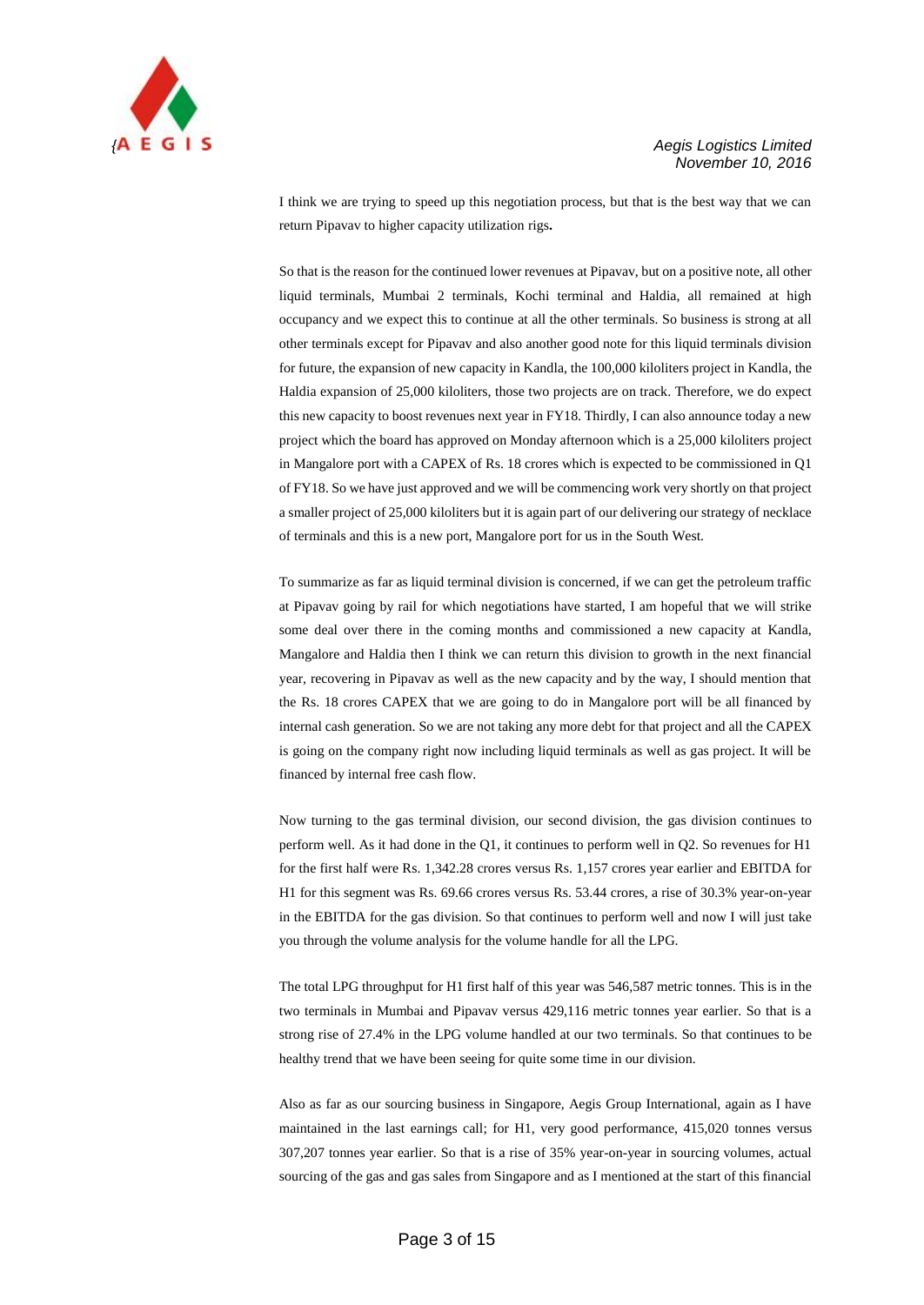

year, this is sales to HPCL, BPCL, Reliance etc. in turn other customers as well as Aegis's own retail requirements have been increasing as per the contracts that we have entered into this year. So that is positive also. As far as auto gas is concerned, for the first half we sold 11,427 tonnes versus 10,765 tonnes year earlier, that is a rise of 6.1% in volumes. I would like to say something new about at the industry level that in October, so this is not in first half, but just a recent development, that the whole industry including the public sector companies like IOC, HPCL, BPCL and the private companies in auto gas including Aegis, the industry has decided to lower the auto gas price to 50% of the petrol price. For the last so many years, it has generally been the kind of trend that has been 40% lower than petrol**,** now we will be 50% lower than petrol and this decision has been taken by the industry over lower price to really lower the price of auto gas and benefit sales volumes.

With this change in October of this year, this in fact will mean that auto LPG now is in almost in all regions in the country, almost the same price at CNG which is one of the competitors for LPG. So for the first time, the industry has decided to boost sales of auto LPG and be very price competitive not only with petrol, 50% lower than petrol, but almost at the same price with CNG as well and we think that in the long term, this will actually benefit the whole industry including Aegis in terms of sales of auto LPG because it will persuade new customers particularly the three-wheelers, autorickshaws that why do not you try auto LPG rather than any other fuel. So I think it should have a long-term benefit then auto LPG will become even more price competitive compared to petrol and CNG than it was before. So this decision has been carried out in the month of October and we will see overtime whether this does indeed boost sales volumes. It does take time, so we should expect not an immediate reaction. I did ask my retail general manager just now that has there been any impact so far? He said it is too early, it has only been one month and we are in November now, but it does take time for this news of the price reduction **to** percolate down to customers but I think logically would assume that it should change behaviour and increased sales volumes as auto LPG becomes more competitive.

As far as industrial distribution sales volumes, for H1 there were 10,905 metric tonnes versus 7,858 tonnes year earlier, that is a rise of 38.8% in sales volumes in the industrial distribution sales. So LPG sales volumes were positive in industrial and then packed commercial cylinders, these are the commercial cylinders for hotels, restaurants, as well as small scale industry 6,272 metric tonnes versus 5,676 metric tonnes year earlier, that is a rise of 10.5% year-on-year in volume growth. So in all segments of our LPG business whether it was LPG throughput volumes to the terminal or whether it was sourcing volumes, whether it was auto gas, whether it was industrial distribution or commercial sales, I think LPG volumes are good on all front and I can say in terms of the outlook for H2, the second half of the year in LPG, we do expect quite a sharp pickup in throughput volumes particularly compared to H1. I am talking about the throughput volumes to Bombay and Pipavav. We are now expecting and as I did discussed in the last earnings call and I can say this again we are now expecting quite a sharp pickup in the second half LPG throughput volumes compared to H1, both in Pipavav and Mumbai which will actually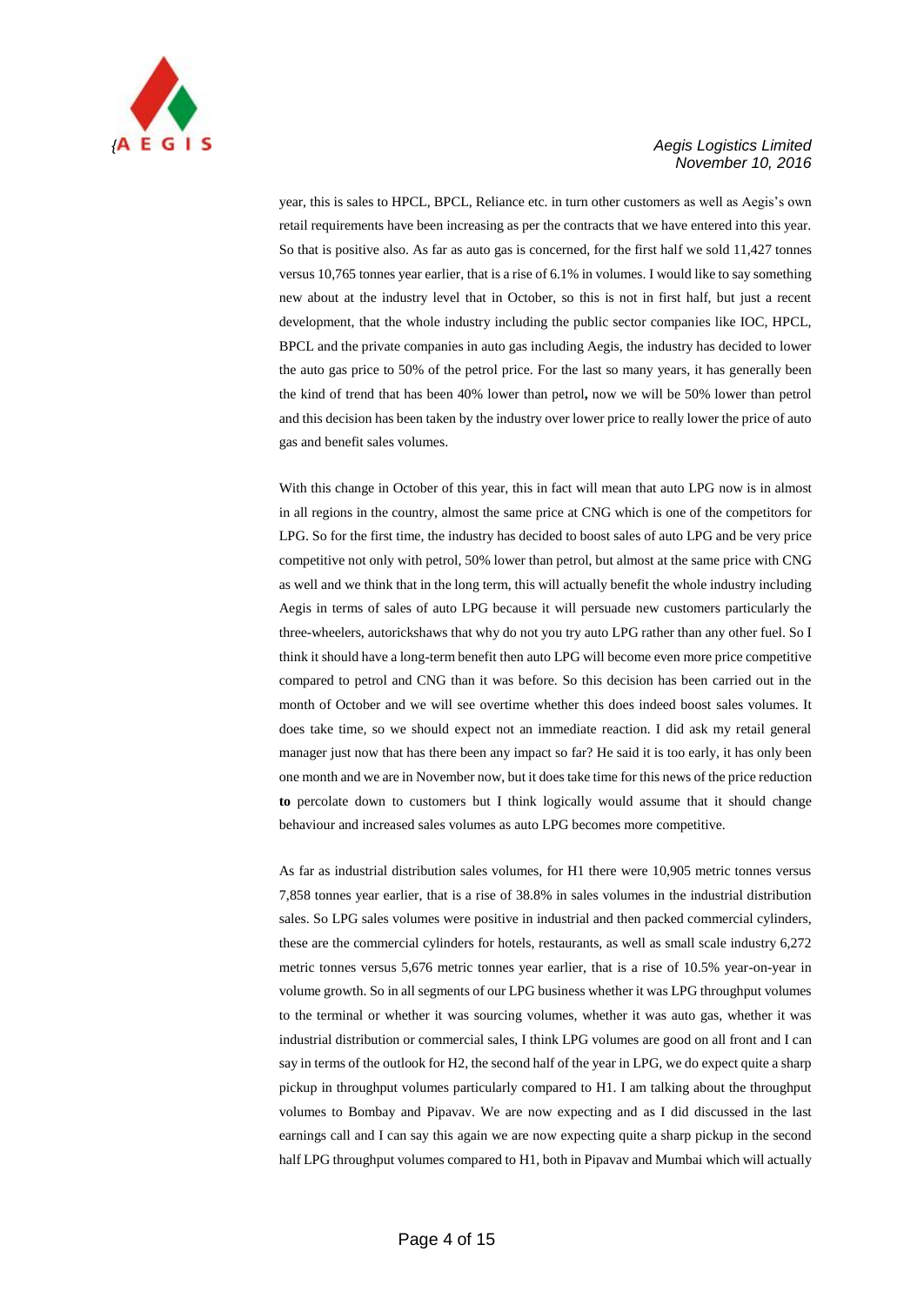

be remained factored driving overall second half profits for Aegis Group as a whole. We are already in November, so we can already see that in October and November figures.

Now let me just as the last point turn to the overall outlook for second half of the year for Aegis as a whole and the projects update. As far as the liquid terminals division is concerned, as far as second half H2 is concerned, I think we probably would not see any major change in revenues. We probably will continue roughly at the run rate of H1, may be some improvement in revenues, but a small change, but probably maintaining the kind of revenues and EBITDA that we have seen in the first half, but it in LPG division in the second half we do expect a good sharp pickup in the throughput volumes in the LPG terminals as well as the sourcing volumes, we expect to see it boosting the overall profits for the company as a whole because the pickup is quite good. So this should boost the second half earnings compared to the first half earnings for the year.

Now finally let me give you an update on the rest of projects which are going on in the company. First, as far as the Uran pipeline interconnection project is concerned, I can report that the work is getting closer to completion. For that, we had started the project in March-April of this year and although it is a very congested area in Bombay where we are laying this pipeline, I can say that it is now getting closer to completion and once this pipeline is completed, and once the customers use this pipeline, this can be a further step jump in our Bombay LPG throughput even beyond what I just said. So we are looking forward to seeing that completion in the weeks ahead. I won't give an exact date, but I can just say that we are getting closer to completion and we will therefore see it, once the customers start using that pipeline, we should see a further boost in the LPG throughput in Bombay which will obviously boost our revenues and profits once it is commissioned. But we are getting closer to completion for that.

Secondly as far as the big Haldia LPG project of 25,000 metric tonnes refrigerated terminal project is concerned, it is on track for completion as scheduled which means we are hoping for commissioning in Q1 of FY18, April, May, June of FY18. I did mention last time that we had firstly gone to see the work in August and I am pleased to say but of course we get regular updates that we are on track for completion on schedule for that and that is going to be a major boost to our earnings for next financial year once that is commissioned. And as I mentioned earlier, on the liquids project of Kandla of 100,000 kiloliters, the new project of Mangalore of 25,000 kiloliters and the Haldia liquid project of 25,000 kiloliters, these are all on track for scheduled completion as earlier indicated. So I think that completes my presentation, can now take some questions.

**Moderator:** Thank you very much. We will now begin with the question and answer session. We take our first question from the line of Chirag Vekaria from Budhrani Finance. Please go ahead.

**Chirag Vekaria:** Sir could you throw some light on this Mangalore projects that what is the opportunity and color of this project?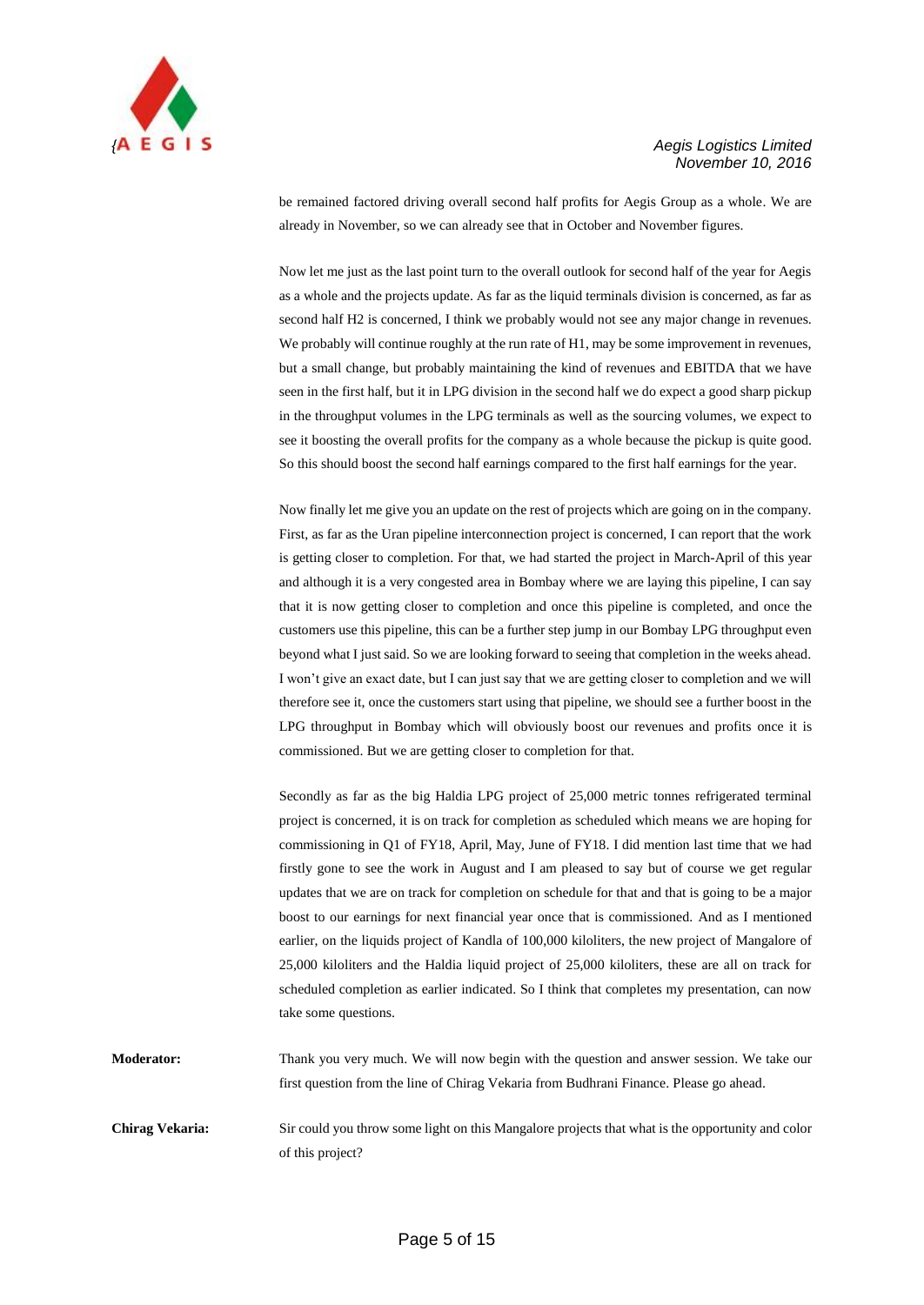

**Anish Chandaria:** Yes, sure. So obviously our strategy is to develop this necklace of terminals around the coastline of India, you heard me talk about many times yourself and so we were very excited when we got an opportunity to take a position in Mangalore port which has been important port in the South West of India and yes, unfortunately only 3 acres of land because the tendering for the various plots of land became very aggressive by various companies including some of the PSUs because that is an important port. So we took a call, but however, the 3-acre plot that we ultimately won was quite competitive, was not too expensive and so we keep to go ahead and main reason was that we actually had a number of customers who are already ready to take this capacity. So our final configuration that is approved by Chief Controller Explosives is 25,000 kiloliters and again I am happy to say that this is already committed to various customers for chemicals, petrochemicals traffic.

**Chirag Vekaria:** You mean that capacity has been taken up.

**Anish Chandaria:** Yes, so the sooner we can build it faster and we are now scrambling our project team to really get on with the projects in terms of the work over there. So I think it is reasonably small capacity 25,000 kiloliters which has already been effectively presold, but we are committed with various customers, but it is another part of this necklace of terminals which gives us flexibility to offer in the South West of India, South of Bombay obviously, but in state of Karnataka, but sooner we can get cracking with construction the better.

**Chirag Vekaria:** And sir in terms of profitability, would it be on similar lines to Haldia in terms of realization on margins or where do you see the margins and all?

**Anish Chandaria:** It might be little better than Haldia. I think the rates that I have been talked about are slightly better than Haldia and so I think little better than Haldia in terms of rates and profitability.

**Chirag Vekaria:** And sir one question on the balance sheet side, the payables and the receivables have shot up. What is that on account of?

Anish Chandaria: We knew that somebody would ask that question. I will ask the CFO to explain that.

**Murad Moledina:** This is nothing, but shipments coming or bunching together at end of the quarter. So if you see the receivables and payables almost equal. So these are presold shipments basically Singapore company selling into the PSU back to back contracts and shipments bunched at the end of the quarter.

**Anish Chandaria:** What he suggests is that which I have been trying to explain is we do see a big jump in sales, for sourcing. In other words, we have been able to sell much more gas than in the quarter 2 to the public sector and you will see that even in the next quarter of quarter 3, there is quite a big jump in the sourcing gas volumes that we are selling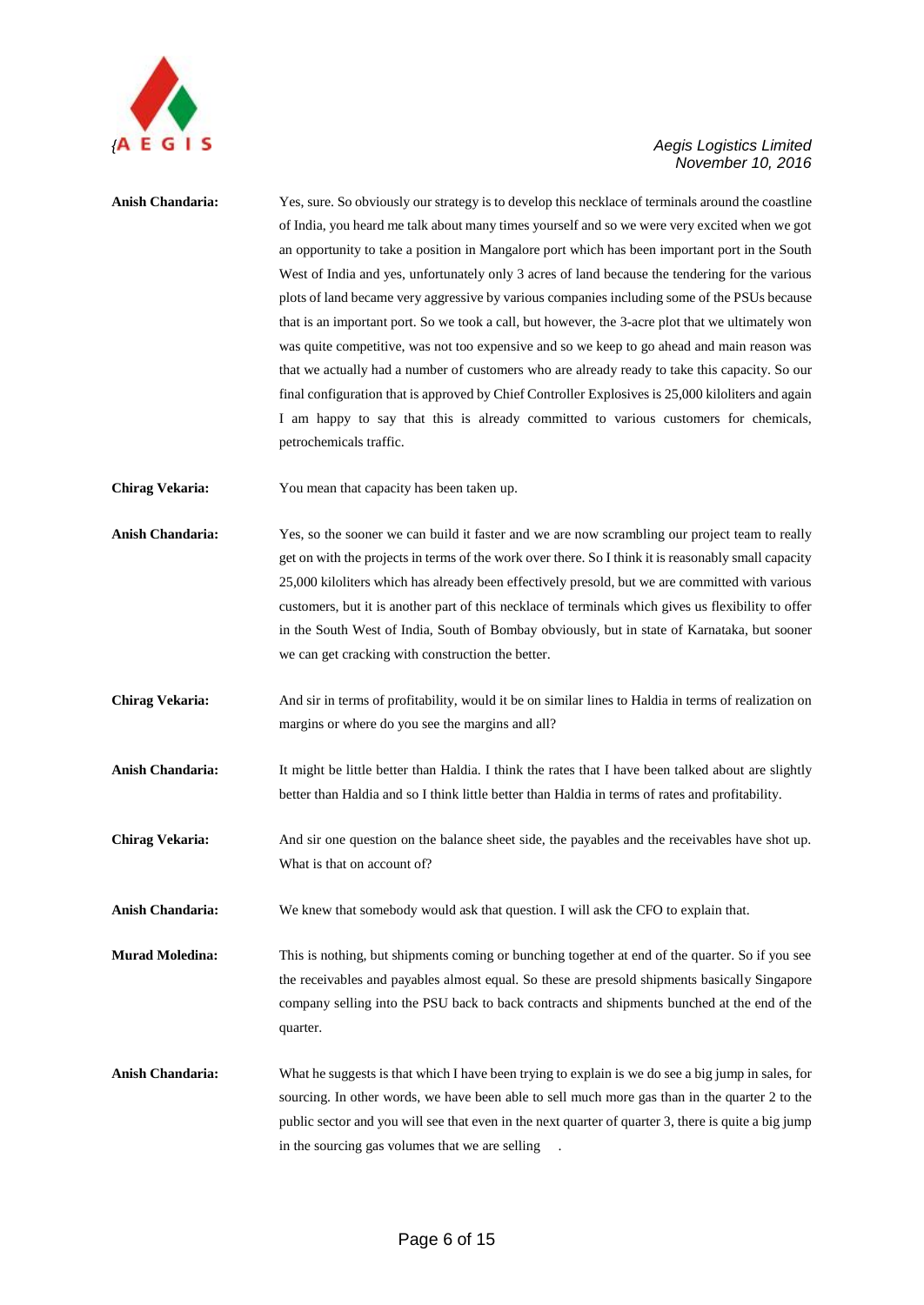

**Moderator:** Thank you. We take our next question from the line of Dhruv Bhatia from AUM Advisors. Please go ahead.

**Dhruv Bhatia:** My first question is as you mentioned that the second half of the year for LPG throughput volumes, you are expecting a sharp uptick. You earlier also mentioned in the presentation, you are expecting 30%-40% throughput volume growth for this year. For the first half, you have already achieved almost 30% and you had mentioned in the last call that you expect Mumbai throughput to be almost 1 million this year and something from Pipavav works to be around 4 lakhs-5 lakhs. So is that on track?

- **Anish Chandaria:** I think what I have seen already for Q3 as we are already in November, I saw the figures yesterday that it looks like I cannot say for certain as far as January-February March, but it looks like we are going to be close to that target, the two figures that you mentioned in Mumbai and Pipavav. It has been quite a bit as expected and the second half is going to be much more than in the first half. So at the moment, it looks like we are close to that target for the second half.
- **Dhruv Bhatia:** If I see again your sourcing volume been growing quite well and if I am not mistaken, the minority interest is majorly the ITOCHU share of profits which is being seen in each quarter. So if I see the volumes in sourcing have continued to grow whereas the profitability, this is the second quarter, the first quarter it was a year-on-year flat number and this year there is a fall. So does that mean it implies that EBITDA per tonne in sourcing is reducing for you?
- Anish Chandaria: I think generally speaking, I have always maintained it is around \$3-\$4 per tonne which is the kind of fee that we charge. So that seems to be the figure that we generate and then that is at the AGI as a whole and then yes, you are right, 40% is the minority interest for ITOCHU. But I think that is the correct margin that we have and the increase in the volumes which we are seeing this year and certainly in the first half when it looks like for example in Q3 and let us see what happens in Q4 because LPG demand is growing there. As per our contract with the oil companies in particularly HPCL, BPCL etc. and other customers, that seems to be growing at a very healthy rate. Now last year if you back track, we do have some spot sales etc. maybe there were some additional spot sales where you can make some good better margins. So may be in one particular month or something that may have been the case, but generally, I think it is correct if you take around US \$3-\$4 margins, that is about right.
- **Dhruv Bhatia:** Because this quarter if you see the minority has moved from 3.5 crores to 2.5 crores, so I was just wondering with sourcing volumes increasing this quarter and..

**Anish Chandaria:** Sorry, let me interrupt. Now in terms of minority interest, we also used to have until Q1, the minority interest in Sea Lord containers. Now as of Q2, that has gone because as I mentioned in the last earnings call we can do in AGI that Aegis has now taken up our shareholding from 75% to 91%. So that actually means that there is less minority interest reduction for Q2 and that will continue going forward.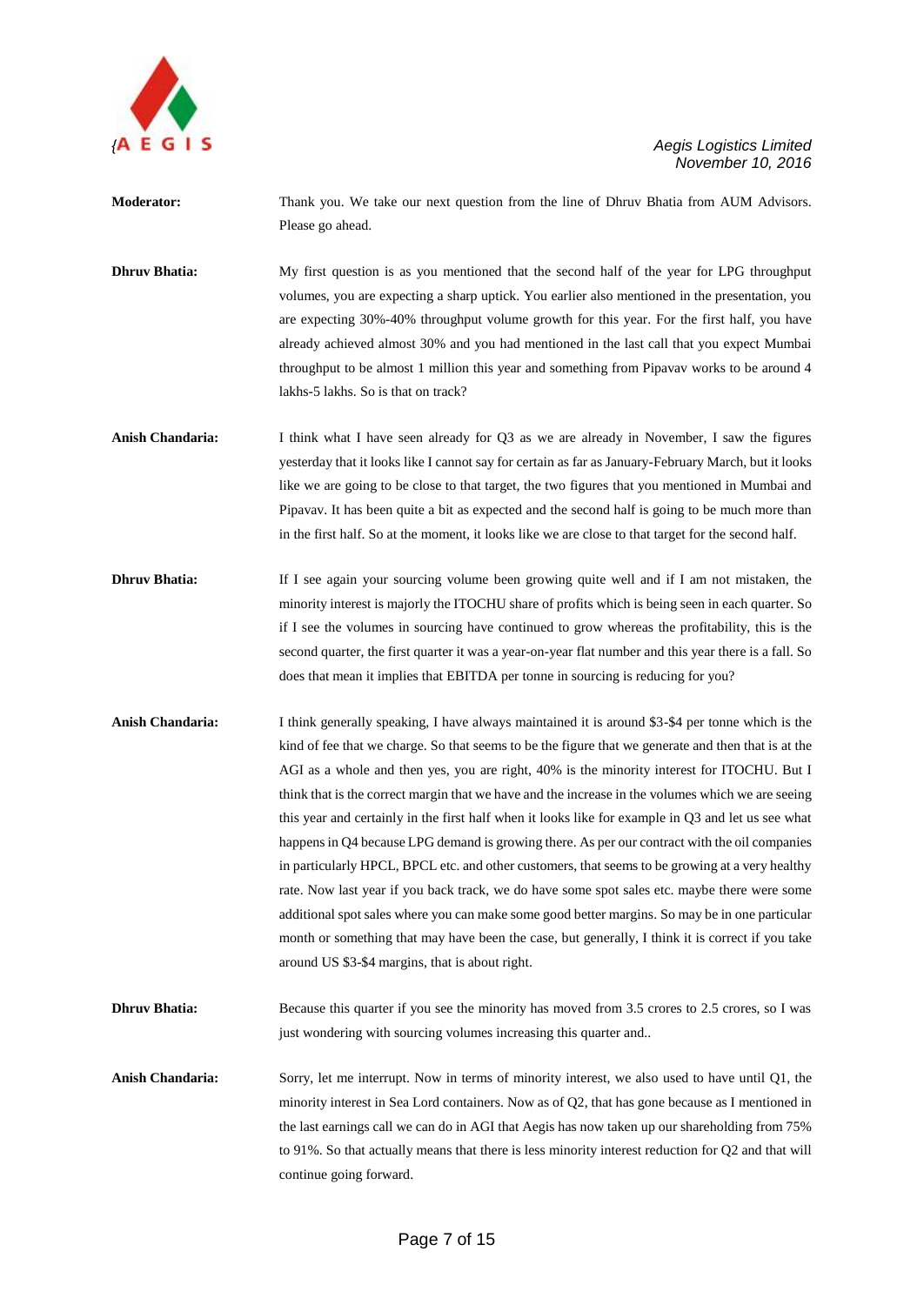

- **Dhruv Bhatia:** Next question sir on the margins in the liquid division, though I understand that Pipavav utilizations are low, but if you see the margins are on a downward trajectory in the liquid division, is this purely a cause of Pipavav's utilization being lower or is there any reason of margin?
- **Anish Chandaria:** I think it is generally because of that because when you have lower utilization for example in Pipavav, your fixed costs are still there. So in percentage terms you will get lower profit margin because of lower capacity utilization, but I can tell you generally speaking capacity utilization is very important because if the terminals are at very high capacity utilization like in Bombay or in Haldia or in Kochi, then everything maintains, but Pipavav we have some issues which we are being quite open about for the last few months and we need to improve the capacity utilization in Pipavav from Petroleum which is what I have been saying, but I am quite hopeful on that because the potential is very large there when we start of that negotiation, but once that happens, then capacity utilization goes up and I think you will see the improvement in profit margins obviously.

**Dhruv Bhatia:** So can you go back to the 60% EBITDA margin levels in this business?

- **Anish Chandaria:** I think so because we always say that for example in Haldia, the profit margin, EBITDA margins are something like 80% or whatever. In Pipavav, at least our budget which we are not fulfilling right now, it could be something like 80%-85% in Pipavav on the EBITDA margin basis, but that is clearly dependent on achieving the budget capacity utilization. So once you get the capacity utilization backup, then obviously we can see that average EBITDA margins getting back to where it was.
- **Moderator:** We take our next question from the line of Pritesh Chheda from Lucky Investment Managers. Please go ahead.
- **Pritesh Chheda:** Sir, what explains the lack of traction in LPG volumes since the last 3 quarters on a sequential basis since we had this whole thought of one-one and a half million tonne type volumes to be handled. So what in your opinion was the key reason for slow rampup?
- **Anish Chandaria:** Well, I did say that the second half volumes were going to be better than the first half in this year. Obviously, sometimes there is a seasonal effect at the second half of the year which is actually more demand because of winter etc. and Diwali festival and all and which we have now seen is pretty much on track. So for the year as a whole, you will see a big increase in the throughput volumes, but perhaps in the first half of the year, it is Q1-Q2, sometimes you see these seasonal factors and say for example, as I said I guess the figures for October-November and probably December in terms of the actual order book, there has been a real jump in the demand and I can tell you one more thing which is now affecting Is some of these government schemes that have been introduced which I was just discussing with our retail team not only the schemes for below the poverty line, not only the schemes for the Ujjwala schemes and all that,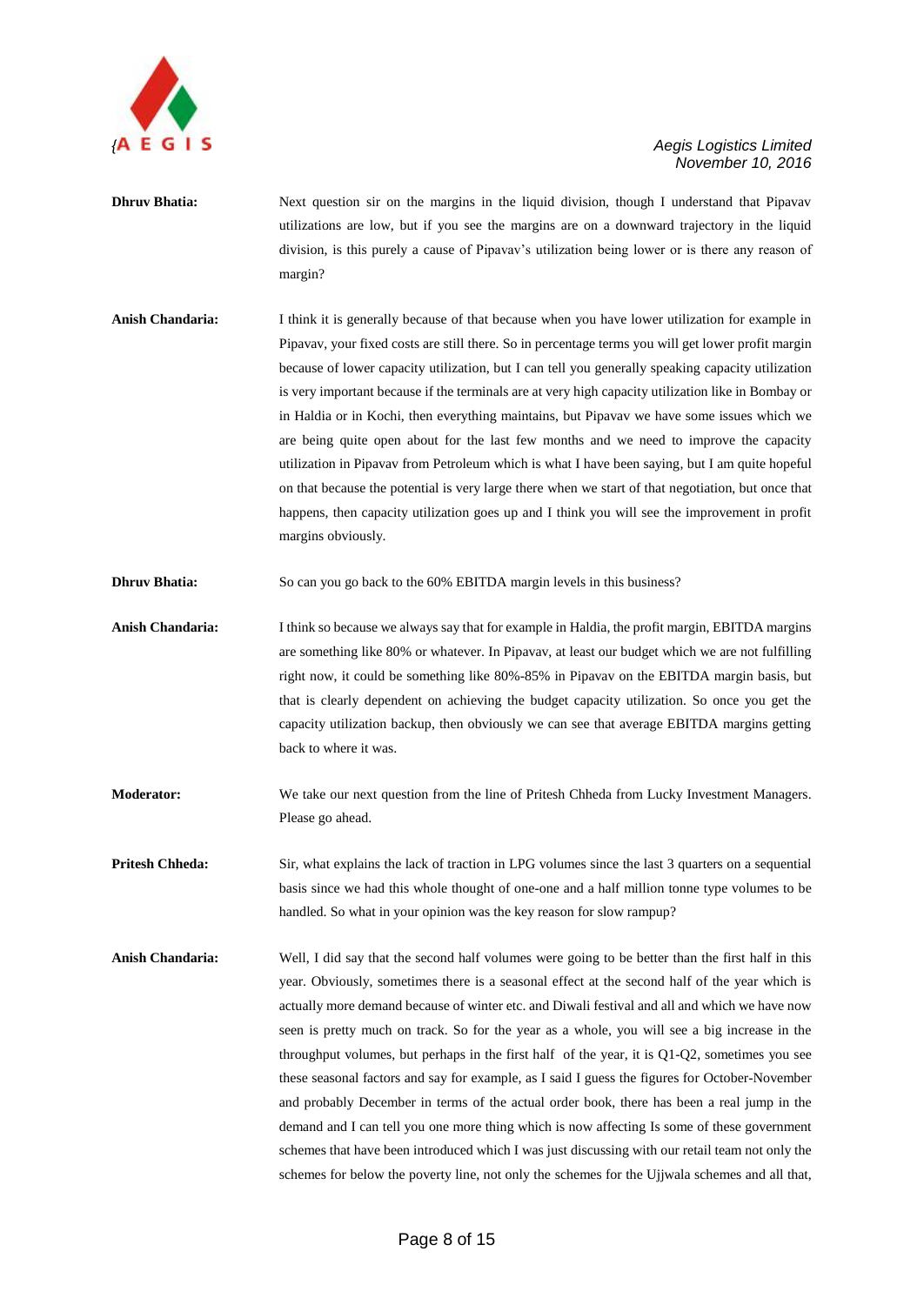

that the government announced, It did take some time for these to be organized.. Now there are also some new development which I can tell you, for example are pushing 5 kg cylinders allot more, the smaller cylinders etc. So some of these new marketing schemes for LPG which are going into the rural areas which are targeting new segments like students and it took them some time to organize, but what I have seen now is that they are really rolling these schemes out in a big way and sure enough the demand has picked up. So some seasonal effect that we normally do see is in the second half of the year generally speaking, we expect greater LPG demand and some of these new schemes that they have been implementing. But I did not expect that at the second half, throughput volumes would be sharply higher than in the first half.

**Pritesh Chheda:** So infrastructure wise where you redeemed first half, so you had the infrastructure in terms of debottlenecking of.

**Anish Chandaria:** Those were all done fully, for example the debottlenecking that we have done in Bombay with the exception of this new Uran pipeline which we started to work. As I said that, that is now getting close to completion and I think we will probably be ahead of schedule to be honest. I think we had earlier thought that it might be ready by April of next year and I do not want to give an exact date, but from what I have seen in this report of the last few days, I think we will be ahead of schedule for completing that and once the customer particularly HPCL starts using that pipeline and shifting from road traffic in Bombay, then that will actually boost throughput even further in Bombay. So I think some healthy trends both from demand, both from debottlenecking that we already talked as well as Uran pipeline once commissioned, that is why we are quite bullish about the throughput for this year, but it will come more in the second half from October to March and going beyond into next year.

**Pritesh Chheda:** So you are saying this pipeline will get ready, that is how it is?

**Anish Chandaria:** Yes, it will get ready. I repeat from the reports I have seen we are ahead of schedule, we only started work in March and it is close to completion. I cannot say that it is completed today, but it is close to completion and we will be ahead of schedule, may be even a few months ahead of schedule.

**Moderator:** Thank you. We take our next question from the line of Abhijeet Vora from Sundaram Mutual Fund. Please go ahead.

**Abhijeet Vora:** Sir what explains the loss in liquid volumes in Pipavav port?

**Anish Chandaria:** I said earlier that last year we had large ethanol or alcohol shipments which are moving by rails. They have actually right now stopped that into Pipavav port. So that we had good revenues from Pipavav last year because of these alcohol shipments, but that customer is no longer taking that, so that is one reason for the shortfall in revenues and generally speaking although the chemicals traffic is very healthy in Bombay, very healthy in many other ports like Kandla and we are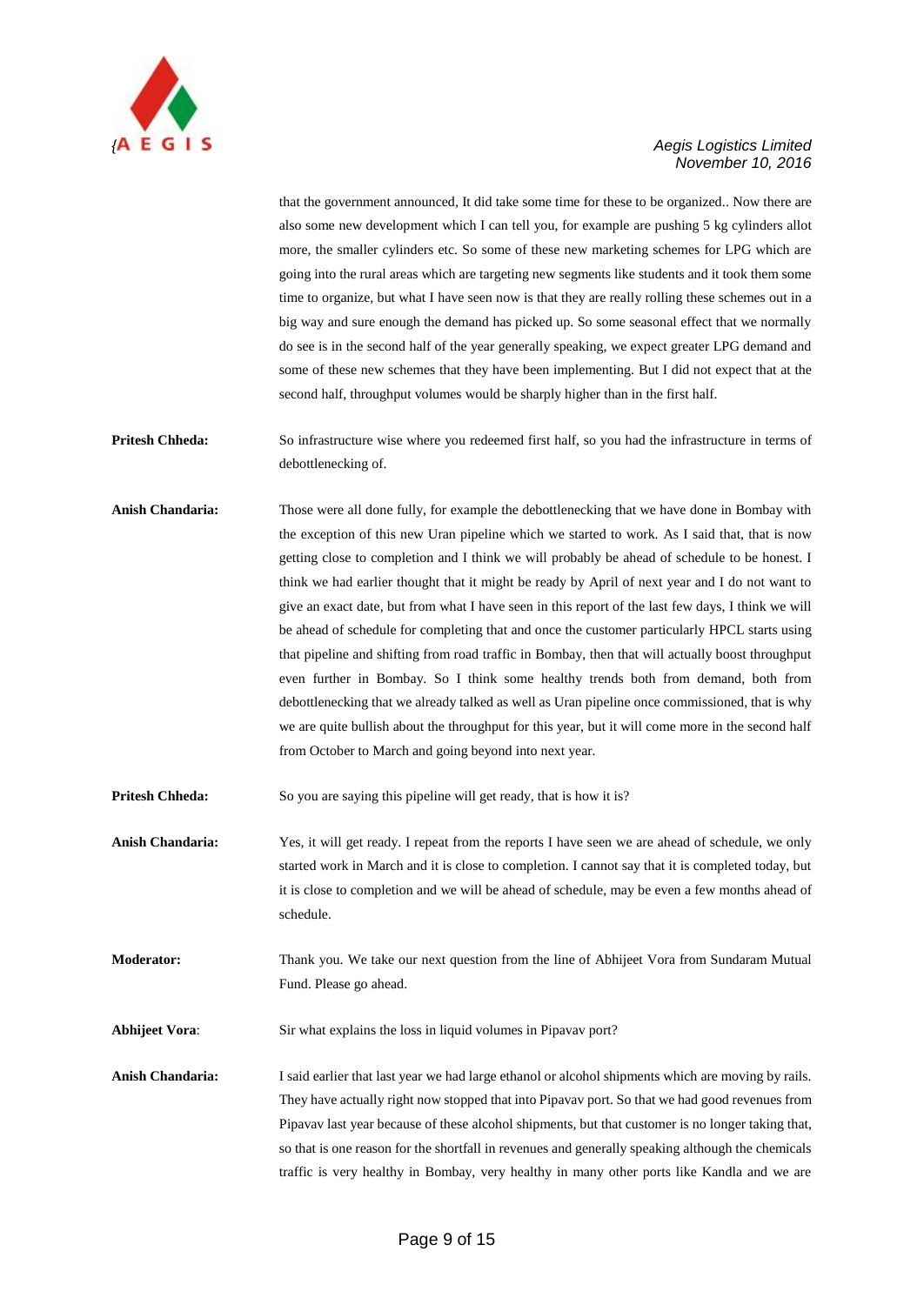

building , in Pipavav which is still a new port, we have not yet been able to persuade enough chemical companies to come to Pipavav even compared to last year. So it is month-in monthout marketing to say that look, why do you not come to Pipavav rather than some of the other ports that are there like Bombay where we are obviously present Kandla etc. So I think we are trying our best to revive that kind of business, but as I said, I think the main reason is the location of Pipavav which is little further away by road from some of the consumption centers that is a fact which is why the future of Pipavav, in rail traffic, rail evacuation is so crucial particularly for petroleum which can be bulk products. I am pleased to say that we have started with negotiations on that and that is probably the best route to try and revise the traffic. I do not expect huge movements of chemicals traffic in Pipavav, it would be more petroleum through rain and that is really what we are looking at. So that is the long-term solution as well as short-term solution for Pipavav and where we are now step by step working on it. It does take a bit of time to get that into place in terms of the commercial negotiation, we have started this negotiation.

- **Moderator:** Thank you. We take our next question from the line of Ruchi Mittal from CD EquiSearch. Please go ahead.
- **Ruchi Mittal**: Sir, you told that the reason for this receivables and payables going up is presold shipments, so sir by when can we expect the receivables to realize?
- **Anish Chandaria:** The payment terms are 30 days, so we sell in 30 days and we pay in 30 days, it is back to back, these are BPCL, HPCL sales.
- **Ruchi Mittal:** So these receivables are mostly from the month of September?
- **Anish Chandaria:** Yes and you will now see in the next quarter as well because the sales volumes have picked up quite a bit, but it is just a function of great sales.
- **Ruchi Mittal:** At this point of time, it is realized.
- **Anish Chandaria:** Yes, absolutely.
- **Ruchi Mittal:** And another question, the cost of purchase has gone up considerably quarter-on-quarter and Yo-Y, so any reason for that?
- **Anish Chandaria:** So again that would be a function of greater LPG sales volumes. The purchase will go because sales volumes have gone up.
- **Moderator:** Thank you. We take our next question from the line of Abhishek Dutta from Prabhudas Lilladher. Please go ahead.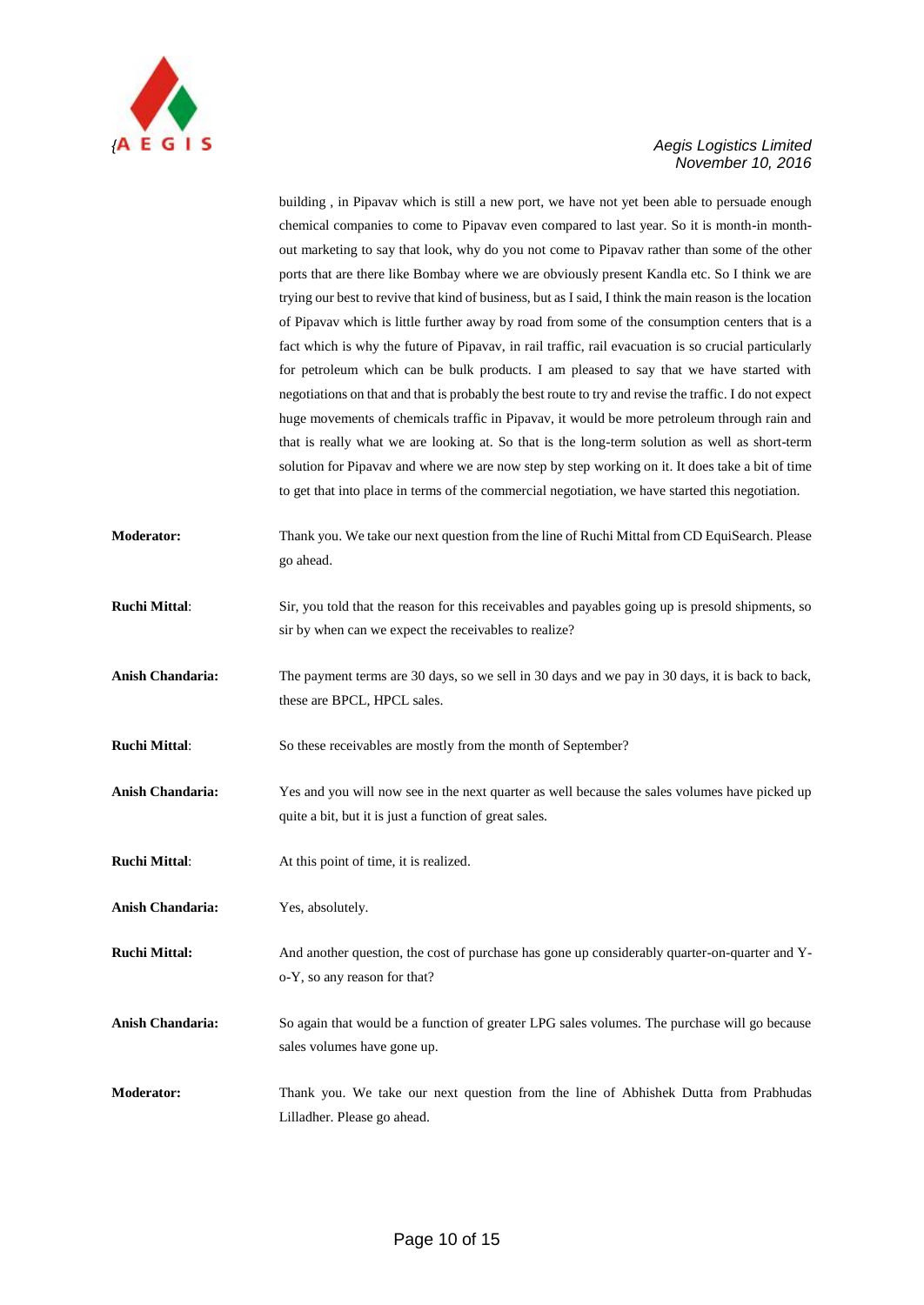

| <b>Abhishek Dutta:</b>  | Sir just wanted to confirm this commercial and industrial volume for this quarter, can you just<br>repeat that sir?                                                                                                                                                                                                                                                                                                                                                                                                                                                                                                                                                                                                                                                                                                                                                                                                                                                                                   |
|-------------------------|-------------------------------------------------------------------------------------------------------------------------------------------------------------------------------------------------------------------------------------------------------------------------------------------------------------------------------------------------------------------------------------------------------------------------------------------------------------------------------------------------------------------------------------------------------------------------------------------------------------------------------------------------------------------------------------------------------------------------------------------------------------------------------------------------------------------------------------------------------------------------------------------------------------------------------------------------------------------------------------------------------|
| Anish Chandaria:        | I actually quoted for the half year, so you want for the quarter or for the half year?                                                                                                                                                                                                                                                                                                                                                                                                                                                                                                                                                                                                                                                                                                                                                                                                                                                                                                                |
| <b>Abhishek Dutta:</b>  | For the quarter?                                                                                                                                                                                                                                                                                                                                                                                                                                                                                                                                                                                                                                                                                                                                                                                                                                                                                                                                                                                      |
| <b>Anish Chandaria:</b> | For the quarter, commercial packed cylinders for the quarter was 3,345 metric tonnes versus<br>year earlier it was 2,941.                                                                                                                                                                                                                                                                                                                                                                                                                                                                                                                                                                                                                                                                                                                                                                                                                                                                             |
| <b>Abhishek Dutta:</b>  | And for the industrial part?                                                                                                                                                                                                                                                                                                                                                                                                                                                                                                                                                                                                                                                                                                                                                                                                                                                                                                                                                                          |
| Anish Chandaria:        | Industrial part was for the quarter, you want for the quarter right?                                                                                                                                                                                                                                                                                                                                                                                                                                                                                                                                                                                                                                                                                                                                                                                                                                                                                                                                  |
| <b>Abhishek Dutta:</b>  | Yes.                                                                                                                                                                                                                                                                                                                                                                                                                                                                                                                                                                                                                                                                                                                                                                                                                                                                                                                                                                                                  |
| Anish Chandaria:        | Quarter 2 was 5,674 versus year earlier it was 4,432.                                                                                                                                                                                                                                                                                                                                                                                                                                                                                                                                                                                                                                                                                                                                                                                                                                                                                                                                                 |
| <b>Abhishek Dutta:</b>  | So you meant to say that for this liquid terminal run rate will continue for the next half also<br>because none of the new projects are to be commissioned in this financial year?                                                                                                                                                                                                                                                                                                                                                                                                                                                                                                                                                                                                                                                                                                                                                                                                                    |
| Anish Chandaria:        | Yes, that is right because we are seeing some slightly higher revenues in Mumbai. I did saw the<br>figures for October and what is expected for November, so you might see some marginal increase<br>in revenue particularly in Mumbai, maybe in Haldia as well, possibly also in Kochi actually, in<br>fact all three ports except for Pipavav which I have explained at length, but that would not be a<br>big step junk so roughly the run rate may be little bit of an increase in the second half, but until<br>the new capacity comes on stream in the next financial year for the liquid terminal which is the<br>new capacity of Kandla 100,00 kiloliters. new capacity of Mangalore 25,000 and the new Haldia<br>capacity also, 25,000 plus whatever we can do to sign new contracts in Pipavav.                                                                                                                                                                                             |
| <b>Abhishek Dutta:</b>  | But on the LPG side, we will see both higher sourcing volume as well as higher throughput?                                                                                                                                                                                                                                                                                                                                                                                                                                                                                                                                                                                                                                                                                                                                                                                                                                                                                                            |
| Anish Chandaria:        | Yes, we are expecting higher throughput which I have already seen in Q3, at least as far as<br>October, November and looks like December as well. So I can really see that coming through<br>both in Bombay and Pipavav. We are working flat out and I saw a video of Pipavav and I was<br>amazed at, again I do not want to give all the figures out right now, but I was amazed at the kind<br>of logistics operation that we are doing right now with the shift comes in and we are transferring<br>it by pipeline to the storage tanks and the amount of road tankers that are qued up waiting to<br>look and obviously Bombay continues to be very strong. So I can really confirm that we do see<br>a really big jump in the throughput in the terminals and the sourcing volumes again I just<br>mentioned that we are because of greater demand from the public sector, there is a partly<br>seasonal effect in the second half of the year, but also the new schemes, marketing schemes that |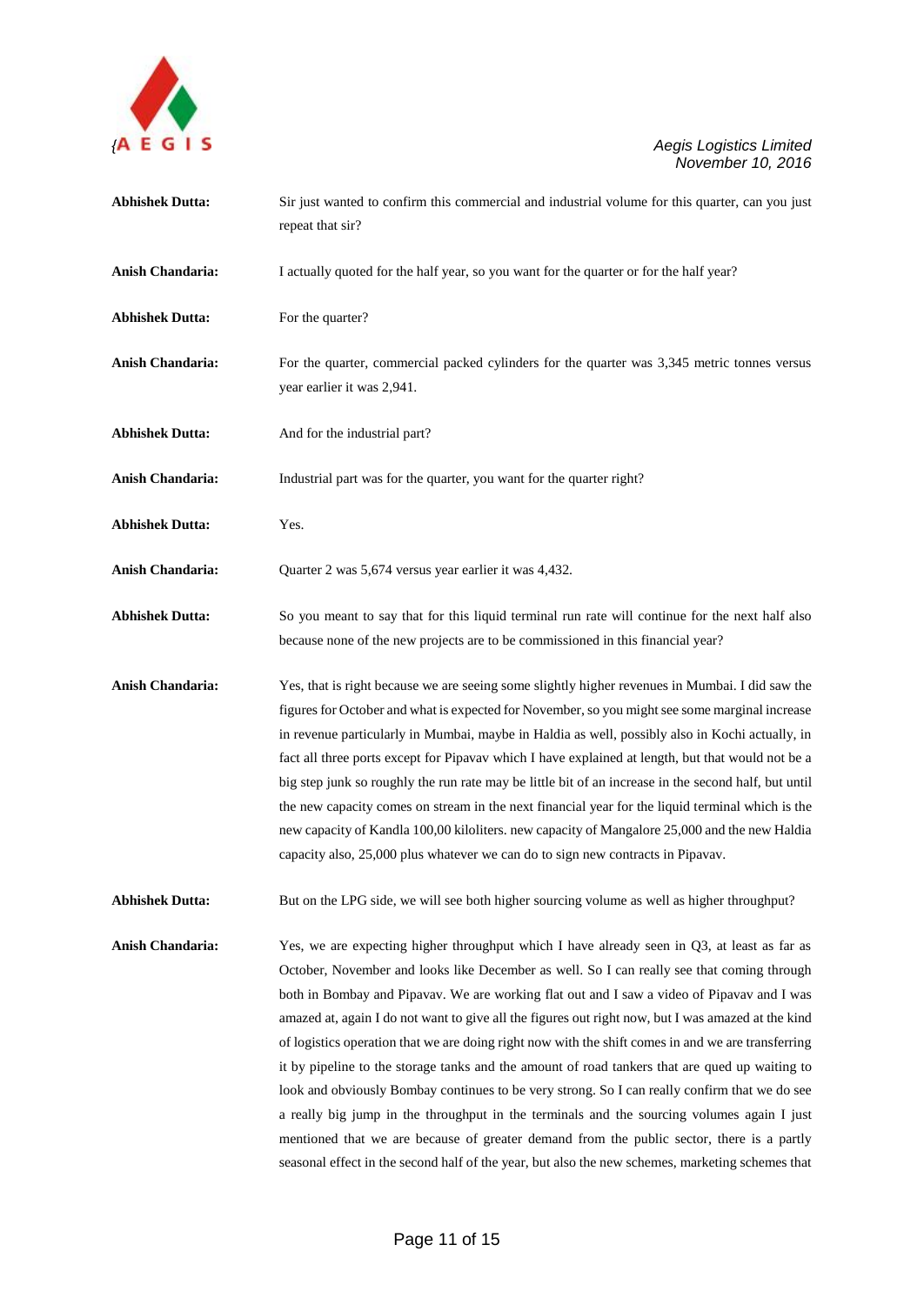

they are doing particularly in below the poverty line and the new five series and all these seem to be rolling out quite well. So we started Q3 with a very good sourcing volumes as well. So that is positive and both will therefore benefit the bottom-line for the gas division and Aegis as a whole because those kind of volumes go straight to the bottom-line.

**Abhishek Dutta:** And sir what is the status of this Paradip pipeline being set up by IOC?

**Anish Chandaria:** Absolutely, no change from 3 months ago. I think I mentioned to many people that this is going to take years, they have not even started doing anything at the moment. So if you ask me maybe in 5-7 years' time, then we will talk, it is flat at the moment, it is on paper, nothing else has been done.

**Moderator:** Thank you. We take our next question from the line of Pranav Mehta from ValueQuest. Please go ahead.

**Pranav Mehta:** Any update you would like to give on the 2 new LPG locations which was supposed to come up?

**Anish Chandaria:** Nothing beyond what I had said in various forums which is that we are working on both of those in terms of commercial negotiation and those negotiations carry on right now. So we are working hard, but it is a slow process of negotiation, but I am hopeful as I said before at least one of those two looks at more advanced stage in terms of commercial negotiation, so I am not saying it is both, but we are working on both on parallel, but there seems to be good interest in both but I think one is perhaps moving at a more advanced pace in terms of negotiation.

**Pranav Mehta:** Any broad timeline you would like to share on or at least one of the two?

**Anish Chandaria:** Not really at this stage because I think once we are in those kind of commercial negotiations, then you never know when they are going to add especially with the public sector companies. So it would not be right for me to give any timeframe, but once we have concluded and then only then I will be of saying, but when I do indicate that there is a commercial interest that would suggest that it will not be years away, so I think that is all I can say. It will be difficult because we are negotiating with the customer, every rate and all that and what kind of volumes and all that. But at least I said publically and I can reconfirm that those negotiations are on, they are at a detailed stage of negotiation.

**Moderator:** Thank you. We take our next question from the line of Utsav Agarwal from Haitong Seurities. Please go ahead.

**Jay Kakkad:** This is Jay Kakkad from Haitong. Just one question. So if you compare between your cash and liquid business, which is more working capital intensive? If the gas business going forward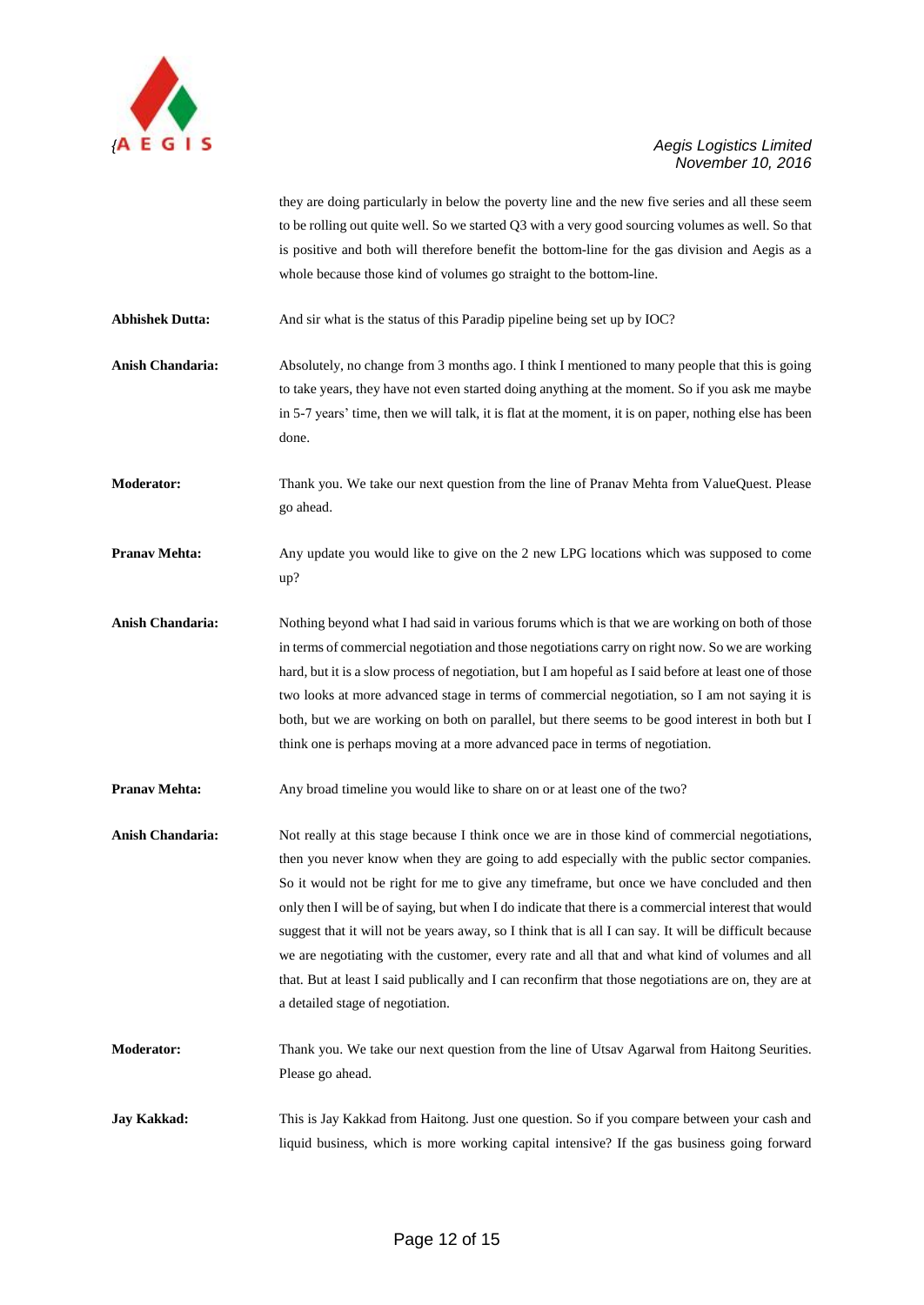

increases at a proportion of your profits and EBITDA, will working capital also increase, this is the sense I just wanted to get.

**Anish Chandaria:** Not really because if you look at both businesses for example liquid business is hardly any working capital involved and actually the gas business, there are few timing issues and there was hardly any working capital involved there because we buy the gas and we have to pay it in 30 days and you get the money receivables in 30 days, so actually I would say this is the best way of looking at it and this is the way we look at it and Aegis is a very nice business where we do not actually have to deploy too much working capital in either of the division.

**Moderator:** Thank you. We take our next question from the line of Suhani Doshi from Edelweiss. Please go ahead.

**Suhani Doshi:** Sir I just wanted to know what would be your current market share in terms of sourcing LPG into India, if any idea on that?

**Anish Chandaria:** Yes, sure. So we really talking about the imports market share. I think this year India expects to import around 10 million tonnes and we had given this figure that we expect to be about 10% of that which means a million tonne that is the target for this year in terms of sourcing volumes and I am talking calendar year 2016, these contracts are normally done on calendar year rather than financial year. So we expect to be about 10% of India's imports.

**Suhani Doshi:** And going ahead, say by 2019-2020-2021, do we expect to increase our market share or because of the ITOCHU.

**Anish Chandaria:** It is absolutely right. When we sign the joint venture with ITOCHU, I said that in our business plan, we have set a target to raise the market share of India's imports to 25% probably by around 2020. So obviously, we achieve that by setting up new terminals like in Haldia and possibly one or two more we are negotiating. If those happen like we know that Haldia is going to happen, it is going to be commissioned in a few months' time, then we will then go and try and sell more gas. So that is the way we expect to raise the market share from 10 towards the 25%, but a lot of that is dependent on making those, commissioning those terminals because then we can sell our gas into those chunk. So at the moment things are looking good. For example, we do know that Haldia is going to come, we do know that this new pipeline in Bombay, the Uran 8-inch pipeline is going to be commissioned soon. We know that what is happening in Pipavav, these are all good reasons for why we think that the sourcing volumes are going to go up and market share, but we have to take it year by year and for example last year, we sold something like 545,000 tonnes. This year, I said we are targeting a million tonnes. So that showed how we are going about the process.

**Suhani Doshi:** I just wanted to confirm this 25% is by 2020 right?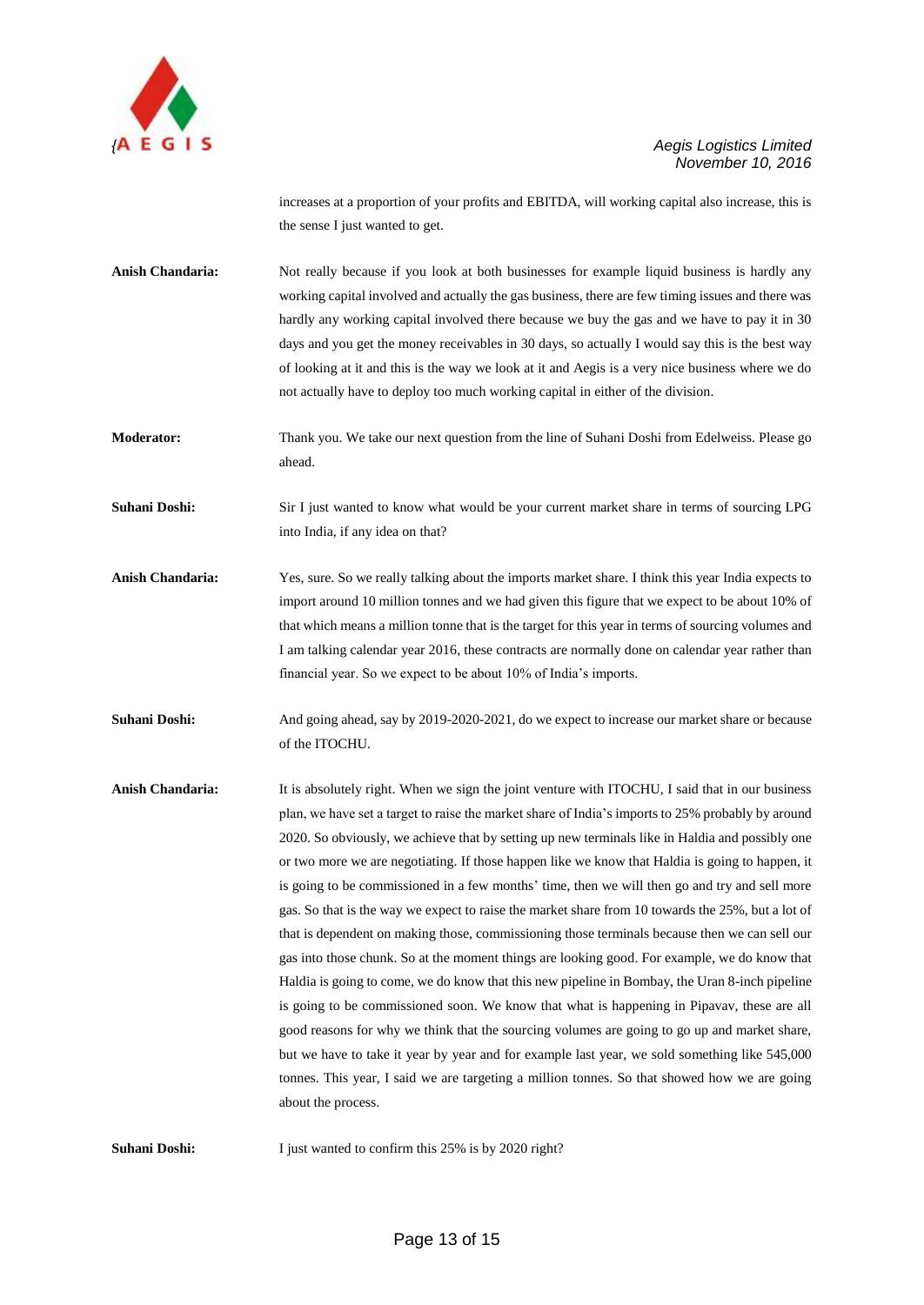

**Anish Chandaria:** Yes, that is the current plan, 2020. **Suhani Doshi:** And any idea as to how do you see the import demand of LPG increasing as percentage on yearon-year? **Anish Chandaria:** Right now, this has been the case for certainly the last few years, the demand is growing at around 9% per year and if we see in various scenarios, but normally when we have done our internal kind of forecast and even the industry forecast, we normally kind of model around 7% volume growth, but right now to be honest, it is actually growing at 9%, little higher. But I would say a range of 7%-9% is the reasonable assumption for the year as ahead and the reason why there is quite a good amount of confidence in that forecast in the industry as well as Aegis is because of all these schemes to do this rural penetration and below the poverty line that I mentioned and they really seem to be happening on the ground, we are seeing these kind of figures. **Moderator:** Thank you. Ladies and gentlemen, we take the last question from the line of Rajesh Kothari from AlfAccurate Advisors. Please go ahead. **Rajesh Kothari:** I have only two questions. Would you like to give any outlook in terms of both the divisions for the next year? **Anish Chandaria:** Not really, I am in the current year, so I will only talk about the current year, but I would say at least directionally that we would expect a boost in capacity of liquids division because of the new projects in Kandla, Haldia and Mangalore plus whatever we can do as far as rail movement of Pipavav. So you should expect a return to revenue growth in the liquid division next year. Unfortunately, I do not think as I had mentioned that will happen this year, but we should expect quite a big boost to revenues in that division next year because of jump and it is reasonably easy to model what there could be because I have said the kind of capacities we are going to commission next year and as far as the gas division is concerned, the main incremental increase in revenues and profits next year will be two fold in the gas division. One is the Haldia project which is going to be commissioned in Q1 next year, so that is going to come in, and also whatever boost we can get from that Uran 8-inch pipeline in Bombay, which as I said we probably going to be ahead of the schedule in terms of commissioning and it is only when the customers start using it and I am fully expecting the customer to use that pipeline because it will be so much cheaper for them in terms of transport cost. So these are the two big incremental growth that we expect in FY18. **Rajesh Kothari:** And this negotiation right now what we are doing to improve the Pipavav capacity utilization, do you think in fourth quarter we will see the result of that? Anish Chandaria: Again like I said for any commercial negotiations, it is really not reasonable to give any particular date, but I would be little cautious in assuming that it will happen by Q4 because we